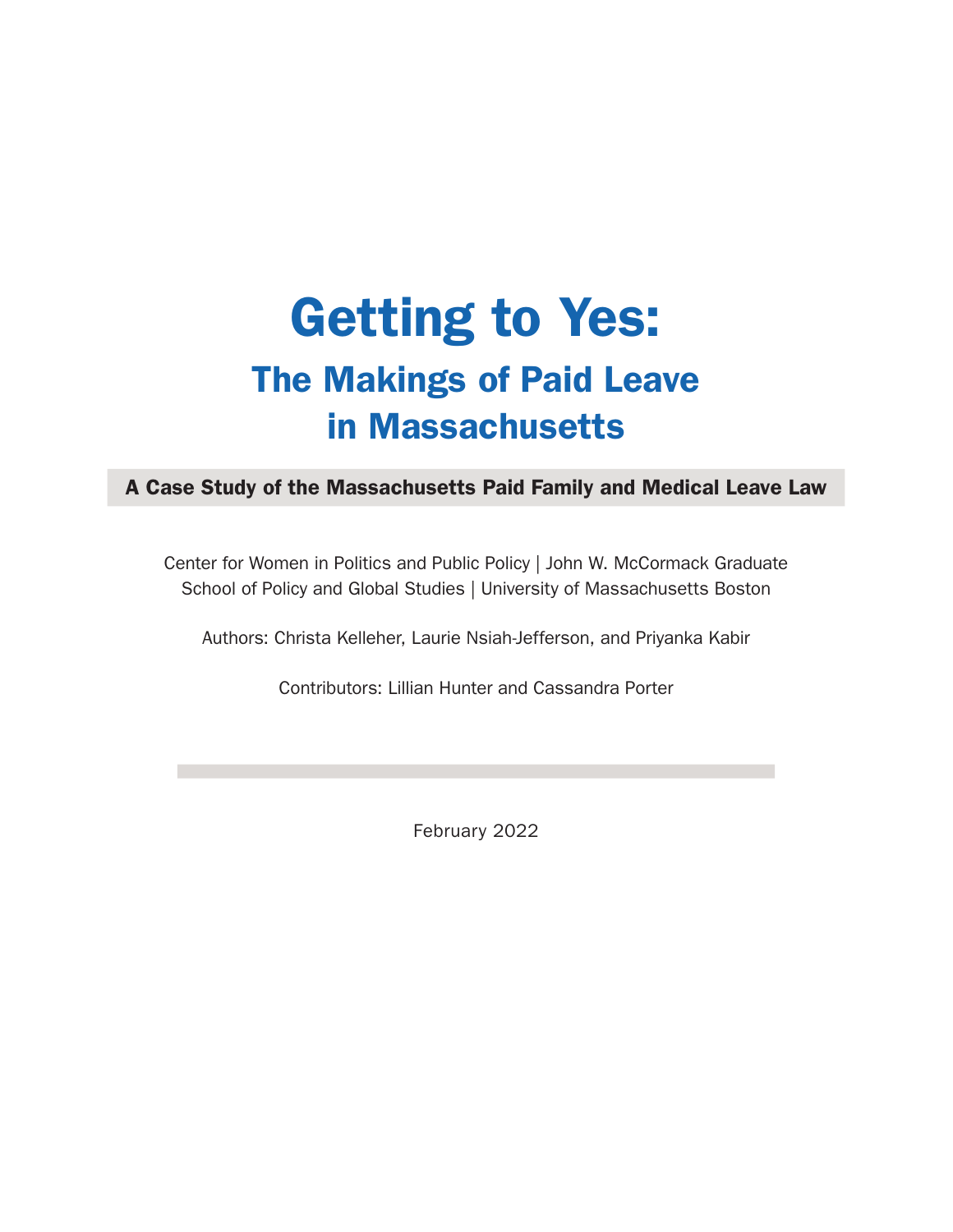## Executive Summary

#### How it Got Done: Making Paid Leave a Reality

Considered one of the strongest in the nation, the Massachusetts paid family and medical leave law is notable for its robust caregiving supports and protections for workers. But just as notable is how the law came to be. After all, paid leave bills had been filed for decades in Massachusetts. Yet until 2018, there had been limited movement in the legislature to establish a statewide program. What led to the passage of paid leave legislation in Massachusetts with approval from a Republican Governor? What factors influenced not only the scope and

parameters of the paid leave program, but how it was developed and by whom? This case study, based primarily on in-depth interviews with those closely involved in the negotiation process that led to compromise legislation, tells the story of the makings of paid leave in Massachusetts.

#### "Two-Pronged Strategy": Pursuing Legislation and a Ballot Initiative

In 2014 a strong majority of Massachusetts voters cast their ballots in favor of earned sick time and laid the groundwork for the paid family and medical leave advocacy campaign launched in 2017. Taking a twopronged legislative and ballot initiative approach to paid leave was a tested strategy for securing caregiving supports for workers. This approach also maximized the depth and breadth of the coalition that came together to move paid leave forward in the Commonwealth. The grassroots coalition Raise Up Massachusetts, comprised of labor, faith, and community organizations, proved to have the "people power" and "political muscle" that compelled legislative leaders to launch a negotiation process with coalition representatives and leaders of the business community.

#### "Not a Monolith": Understanding the Massachusetts Business Community

While some stakeholders from the business lobby opposed efforts to establish a statewide leave program,

*<u>AFor a lot of</u>* employers, they were not in concept opposed to paid leave. It was about the details of paid leave.<sup>77</sup>

others indicated support for the concept of paid leave while raising a range of concerns about legislative proposals under consideration, as well as the ballot initiative spearheaded by Raise Up Massachusetts. As one member of the business community explained, "for a lot of employers, they were not in concept opposed to paid leave. It was about the details of paid leave." Business stakeholders cited concerns about the cost to employers and employees, impact on economic competitiveness, alignment with federal Family and Medical Leave Act requirements, waiver process for employers already providing such benefits, hardships on

small businesses, and leave terms (including duration, intermittent utilization, and replacement rate), among others.

### "Good Faith Effort" Negotiations: Building Trust Between the Business and Advocacy **Communities**

With the intention of avoiding lawmaking at the ballot box and addressing key concerns raised by the business community, legislative leaders convened a working group to develop a feasible paid leave program through a closed-door negotiation process. With four individuals from the advocacy community and four from the business community, the group achieved consensus on the scope and provisions of a paid leave program. The clarity of the aim to reach consensus, hard deadline, development of trust among stakeholders with honest brokering by committed legislative leaders, incentives on both sides of

Legislative leaders convened a working group to develop a feasible paid leave program through a closeddoor negotiation process.